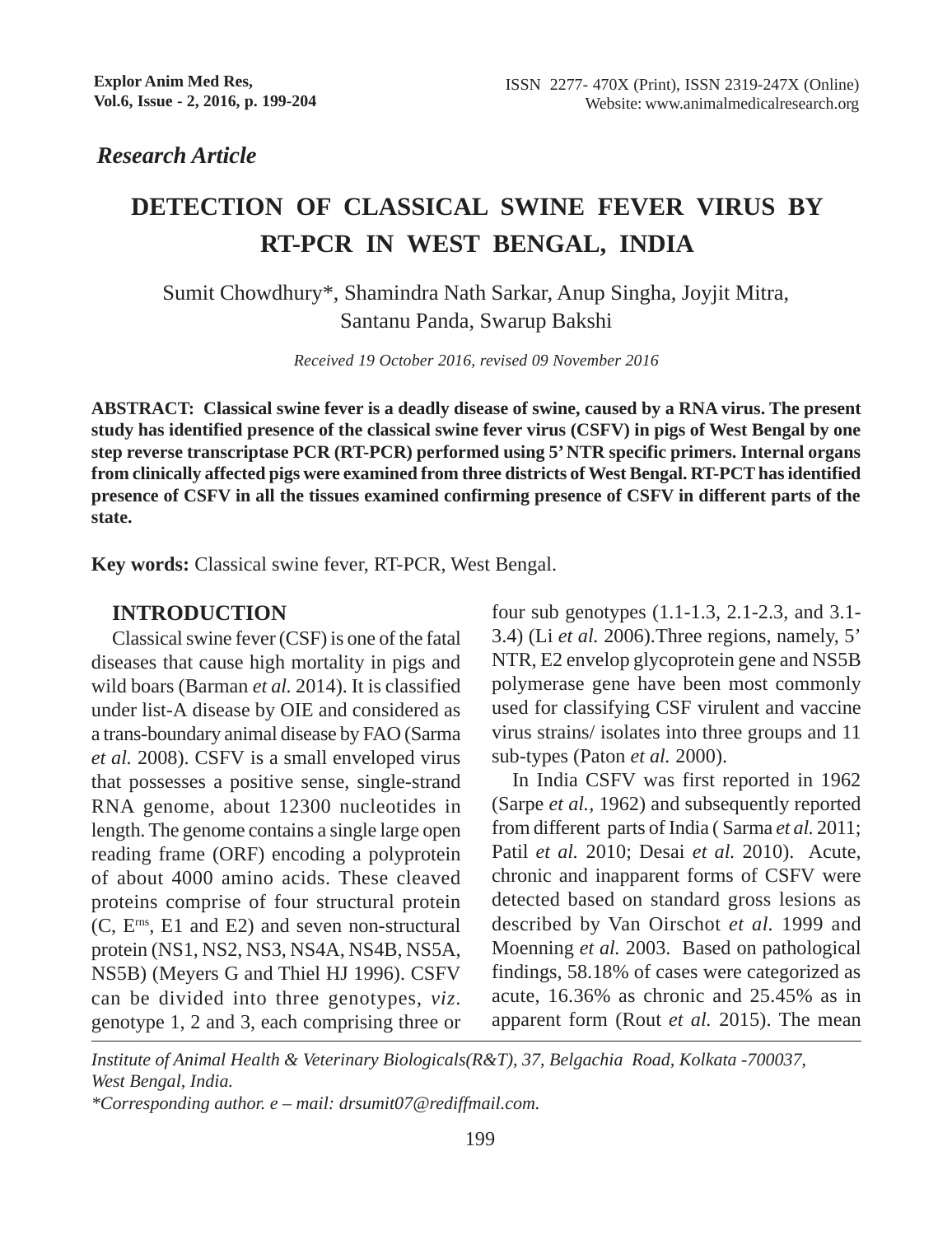sero-prevalence of CSFV from suspected animals for whole India is 63.3% and antigen prevalence from suspected tissues is 76.7% (Nandi *et al.* 2011).Though diagnosis of acute, chronic and inapparent forms of CSFV were based on gross lesions (Moenning *et al.* 2003), molecular diagnosis is based on RT-PCR (Thakuria *et al.* 2015; Parveen *et al.,* 2015; Rout *et al.* 2015). Prevalence study of CSFV in West Bengal has not been properly reported though lapinized vaccine of CSFV has been used in field on the basis of outbreak based on clinical signs. Therefore, it is necessary to presence of the virus in West Bengal by a sensitive and modern diagnostic tools. The present study was undertaken to screen clinically suspected cases of CSFV by reverse transcriptase PCR (RT-PCR) as a confirmatory tools for diagnosis.

## **MATERIALS AND METHODS Source of samples**

Samples from clinically suspected cases of CSF were received from three districts of West Bengal, *viz*., Darjeeling, Jalpaiguri and North 24 Parganas (Table 1) at Diagnostic Virology, Regional Disease Diagnostic Laboratory (Eastern Region), IAH&VB, Kolkata. The spleen, lymph node, kidney from dead animals were received in ice pack condition, as per standard guideline. All the sick animals, from where internal organs were collected, showed high temperature, convulsion, shivering and death within 3-6 days, although they were treated with antibiotics and anti-pyretic drugs.

# **Extraction of viral RNA**

Approximate 10% tissue suspension was prepared in DEPC treated distilled water (0.1% DEPC treated water was incubated at 37°C overnight on orbital shaker and then autoclaved at 121°C for half an hour) in a micro-centrifuge tube using sterile micro pestle and then the tube



**Fig. 1. PCR product of 284 bp on 1% agarose gel using 5' NTR primers of CSFV.**

was centrifuged in a refrigerated microcentrifuge at 14000 rpm for 5 minutes. The viral RNA was extracted using commercially available kit (QIAamp® Viral RNA Mini kit) as per manufacturers' protocol (Qaigen, Germany) from spleen, lymph nodes or kidney tissues. Briefly, 560 µl prepared buffer was mixed with AVL containing carrier RNA in a 1.5 ml micro-centrifuge tube. Then, 140 µl tissue supernatent was mixed to AVL carrier RNA in the micro centrifuge tube and mixed by pulse-vortexing for 15 sec. The mixture was incubated at room temperature for 10 min. The content was briefly centrifuged to pool droplets from inside of the lid. Then, 560 µl of Ethanol (96-100%) was added to the sample and mixed by pulse-vortexing for 15 sec., followed by brief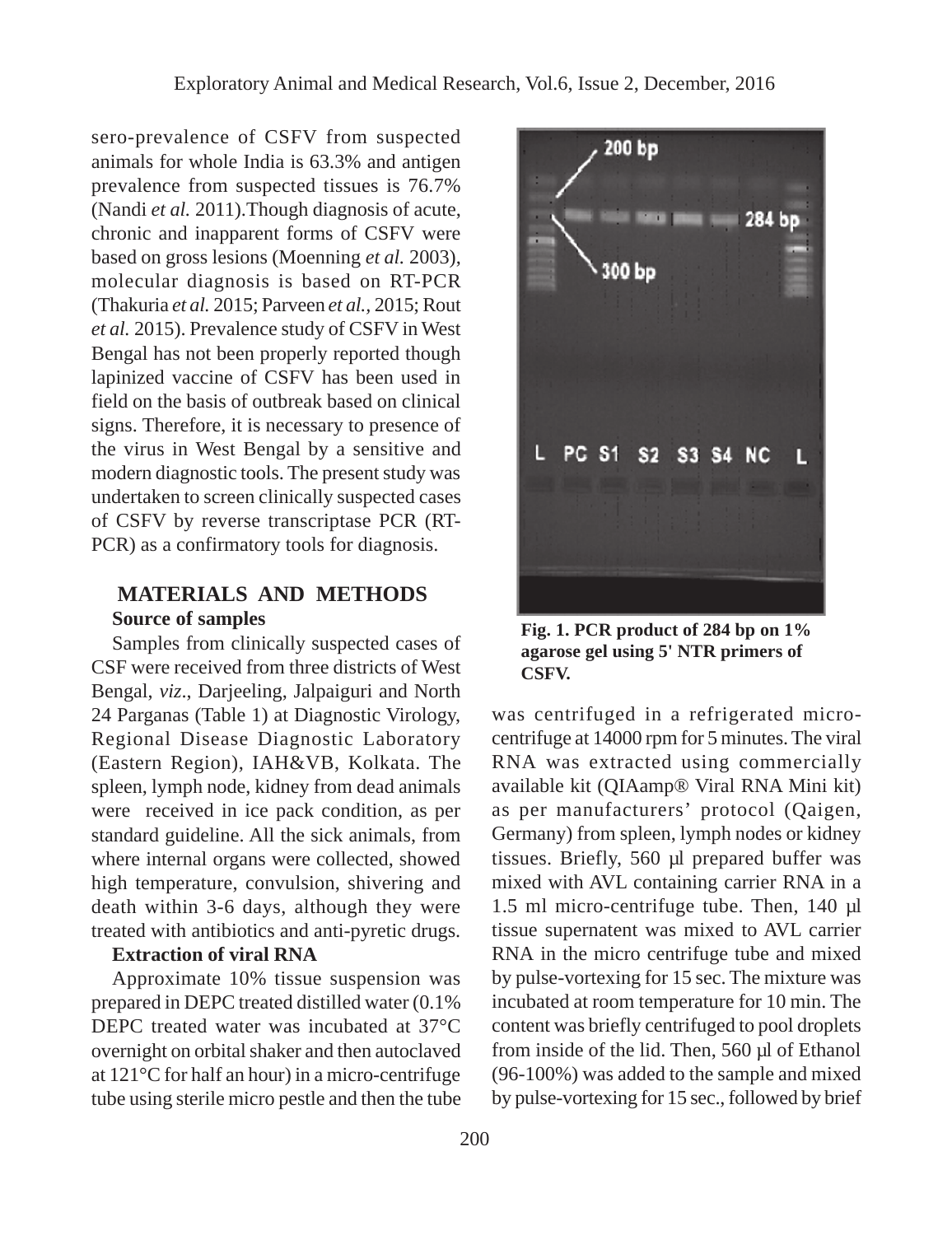| Out<br><b>break</b> | <b>Place</b>                                        | Date of<br><b>Sample</b><br>receipt | <b>Number</b><br>of<br>sample<br>received | <b>Clinical signs</b>                                                                                                                                                                                                            | <b>PM</b><br>findings                                                                                                                             | <b>Tissue</b><br>examined in<br>this study | <b>Number</b><br>of sample<br>by RT-<br><b>PCR</b> |
|---------------------|-----------------------------------------------------|-------------------------------------|-------------------------------------------|----------------------------------------------------------------------------------------------------------------------------------------------------------------------------------------------------------------------------------|---------------------------------------------------------------------------------------------------------------------------------------------------|--------------------------------------------|----------------------------------------------------|
| A                   | Neruli,<br>Chaital,<br>North 24<br>Parganas         | 25.06.2015                          | 03                                        | High rise of<br>temperature,<br>constant<br>shivering,<br>staggering gait,<br>loss of appetite,<br>slight reddish<br>colour skin at<br>the abdominal<br>side, death<br>occurs at 3-4<br>days of onset of<br>clinical<br>symptoms | Enlargement<br>of spleen<br>and kidney                                                                                                            | Liver,<br>spleen,<br>kidney                | 03                                                 |
| $\, {\bf B}$        | BLDO,<br>Alipurduar-<br>Π,<br>Jalpaiguri            | 21.04.2014                          | 01                                        | Fever (105-<br>$106^{\circ}F$ ),<br>anorexia,<br>depression,<br>dullness, death<br>within 5-6 days                                                                                                                               | Congested<br>mucous<br>membrane,<br>spleen-<br>normal in<br>size and<br>partially<br>congested,<br>kidney-<br>slightly<br>enlarged<br>and friable | Kidney,<br>spleen                          | 01                                                 |
| $\mathsf{C}$        | <b>SHG Pig</b><br>Farm.<br>Naxalbari,<br>Darjeeling | 26.05.2014                          | 01                                        | Fever (104-<br>$105^{\circ}F$ ),<br>anorexia,<br>convulsion,<br>dullness, death<br>within 3-5 days                                                                                                                               | Congestion<br>and<br>enlargement<br>of kidney<br>and spleen                                                                                       | spleen                                     | 01                                                 |
| $\mathbf D$         | KVK,<br>Ramshai,<br>Jalpaiguri                      | 25.08.2014                          | 06                                        | High rise of<br>temperature,<br>staggering gait,<br>dullness, death<br>in 3-4 days                                                                                                                                               | Enlargement<br>of spleen                                                                                                                          | Liver,<br>kidney, lung                     | 06                                                 |

**Table1. Source of samples and clinical and post mortem findings in affected pigs investigated for presence of CSFV.**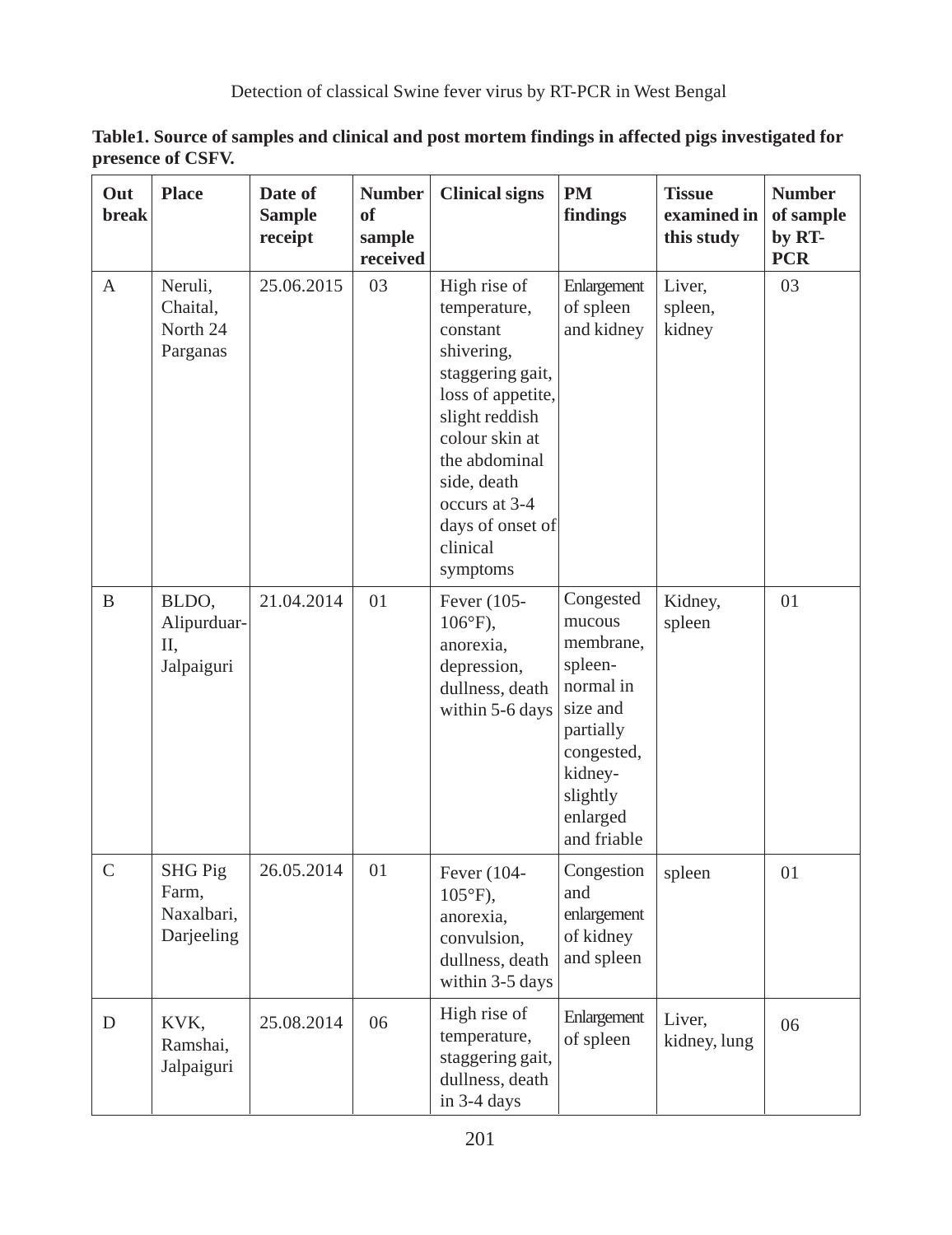| SI.<br>N <sub>0</sub> | Name of the<br>primer | Sequence $(5'-3')$ | <b>Targeted gene</b> | <b>Product Size (bp)</b> |
|-----------------------|-----------------------|--------------------|----------------------|--------------------------|
|                       | <b>Forward Primer</b> | ATG CCC T/ATA      | 5' NTR Region        | 284                      |
|                       |                       | GTA GGA CTA GCA    | of CSFV              |                          |
|                       | <b>Reverse Primer</b> | TCA ACT CCA TGT    |                      |                          |
|                       |                       | GCC ATG TAC-3      |                      |                          |

**Table 2. Primers used for detection of CSFV by PCR.**

**Table 3. PCR mixture for RT PCR.**

| <b>Reagent</b>              | <b>Volume</b> |
|-----------------------------|---------------|
| 5 X Quiagen RT PCR buffer   | $10 \mu l$    |
| Forward primer (100 µM)     | $0.3$ $\mu$ l |
| Revese primer $(100 \mu M)$ | $0.3$ $\mu$ l |
| dNTP mix (10mM)             | $2 \mu l$     |
| RT-PCR enzyme               | $2 \mu l$     |
| Template (RNA sample)       | $10 \mu l$    |
| Nuclease free water         | $25.4 \mu$ l  |
| <b>Total</b>                | $50 \mu$ l    |

centrifugation. Then, 630 µl of sample solution was charged onto the QIAamp mini-column. The tubes were then centrifuged at 8000 rpm for one min. The QIAamp mini-column was placed into a clean 2 ml collection tube and free-flow was discarded for two times. After that 500 µl of buffer AW1 was added on to the QIAamp mini-column and centrifuged at 8000 rpm for 1 min. Then, 500 µl of buffer AW-2 was added and centrifuged at 14000 rpm for 3 min. Finally, the RNA was eluted with 60 µl of AE buffer and equilibrated at room temperature, incubated at room temperature and centrifuged at 8000 rpm for 1 min. Ten microlitre RNA preparation was mixed with 990 µl DEPC treated water/Nuclease free water. OD was taken in UV-VIS spectrophotometer at 260 nm and 280 nm and concentration to check purity of the extract.

### **Reverse transcriptase-PCR amplification of virus gene**

CSFV 5' NTR specific primers (Table 2) were synthesized from a private firm as per sequence of pan-pestivirus (Vilcek *et al.* 1996). The master mixture was prepared in a micro centrifuged tube adding the components as described in Table 3.

The mixture was briefly centrifuged and reverse transcription was done at 55**<sup>o</sup>** C for 30 min in the thermo-cycler machine. This was followed by PCR amplification of the desired gene using the following steps: initial denaturation at 95°C for 15 min, followed by 40 cycles of denaturation at 94°C for 1 min, annealing at 50 $\degree$ C for 30 sec, extension at 72 $\degree$ C for 1 min and final extension at  $72^{\circ}$ C for 10 min. The PCR amplicons were electrophoresed in 1% agarose gel at 100 V for 1 hour and viewed in gel documentation system.

### **RESULTS AND DISCUSSION**

All the animals under investigation showed typical clinical signs of CSF as described by Rajkhowa *et al.* (2013). Post mortem findings of dead pigs also indicated an acute form of CSF, primarily due to severe vascular alterations in various organs i.e. kidney, lymph nodes, skin and mucous membrane. All the tissue samples tested by RT-PCR yielded 284 bp amplicon using primers targeting 5'NTR of pan-pestivirus of European CSFV Commission (Table 2)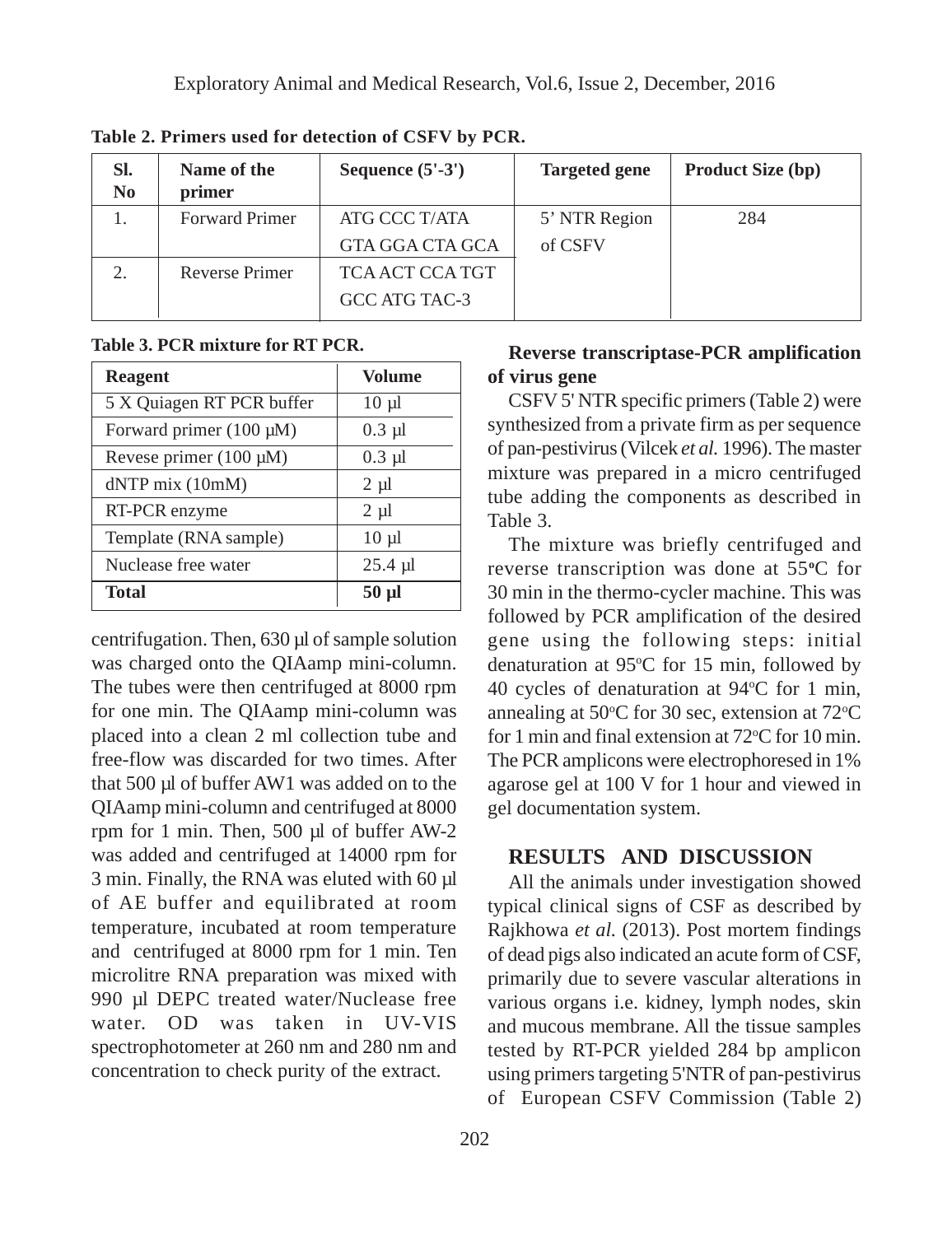confirming presence of CSFV in internal organs (Fig.1).

 In earlier study (Nandi *et al.* 2011) regional distributions of CSFV antibodies were highest in North-Eastern region (90.9%) and lowest in Southern region (53%) indicating presence of CSFV across India. Chakraborty *et al.* (2011) reported CSFV into sub-group 2.2 targeting the 5' NTR gene from sub-urban location of Bangalore on the basis of RT-PCR approach. Sequence analysis of complete E2 glycoprotein gene proved that most isolates were closely related to the sub-group 2.2 from the state of Punjab (Bajwa *et al.* 2015). Presence of CSFV in Mizoram were reported by targeting 5' NTR (421 bp), E2 (735 bp) and Erns (735 bp) gene fragments from tonsils, lymph nodes and spleen by RT-PCR (Malswamkima *et al.* 2015).

5' NTR, E2 and NS5B regions were used for molecular diagnosis and genetic typing of challenge virus from India and it was found that the high virulent virus is closely related to Indian field outbreak isolates of Madhya Pradesh, Brescia X strain of USA and Brescia strain of Switzerland (Parveen *et al.* 2015). Prevalence of CSFV in Assam has been reported by Thakuria *et al.* (2015) on the basis of nested RT-PCR (NRT-PCR) of E2 gene. Sequence analysis of partial coding sequence of nontranslated regions from virulent CSFV and lapinized strains of CSFV were placed in genotype group 1.1 (Singh *et al.* 2006). Again prevalence of genotypes 1 and 2.1 has been reported from North-Eastern region (closely related to the European CSFV strains) by Desai *et al.* (2010). Sarma *et al.* (2011) reported the presence of sub-group genotypes 1.1 from different district in Assam based on 5' NTR, E2 and NS5B gene. Patil *et al.* 2010 isolated and identified subgroup 1.1 from India on the basis of ge0netic analysis of NS5B gene.

#### **CONCLUSION**

 The present study has detected presence of CSFV in different parts of West Bengal, India. Further investigations will identify genotypes circulating in West Bengal by sequencing and establishing phylogenetic analysis of E2 and NS5B gene fragments to other reported genotypes in India.

#### **ACKNOWLEDGEMENT**

The authors are thankful to the Director, Animal Husbandry and Veterinary Services, Govt. of West Bengal, Additional Director(Health), ARD and Joint Director, ARD, Institute of Animal Health and Veterinary Biologicals (R&T), Belgachia, Kolkata for providing all the facilities to carry out this work.

#### **REFERENCE**

Barman NN, Bor DP, Khatoon E, Mandal S, Rakshit A, Rajbongshi G, Depner K, Chakraborty A Kumar S (2014) Classical swine fever in wild hog: Report of its prevalence in Northeast India. Transbound Emerg Dis : 12298.

Bajwa M, Verma R, Deka D, Dhol GS, Barman NN (2015) Sequence analysis of E2glycoprotein from Indian isolate of Classical Swine Fever Virus (CSFV). Microbiology and Biotechnology Letters 43(1): 22-30.

Chakraborty S, Veeregowda BM, Chandra-Naik BM, Rathnamma D, Isloor S, Venkatesha MD, *et al*. (2011) Molecular characterization and genotyping of classical swine fever virus isolated from field outbreaks. Ind J Anim Sci 81: 21-25.

Desai GS, Sarma K, Kataria RS, Barman NN, Tiwari AK (2010) 5'UTR based phylogenetic analysis of classical swine fever virus isolates from India. Acta Virol 54: 79-82.